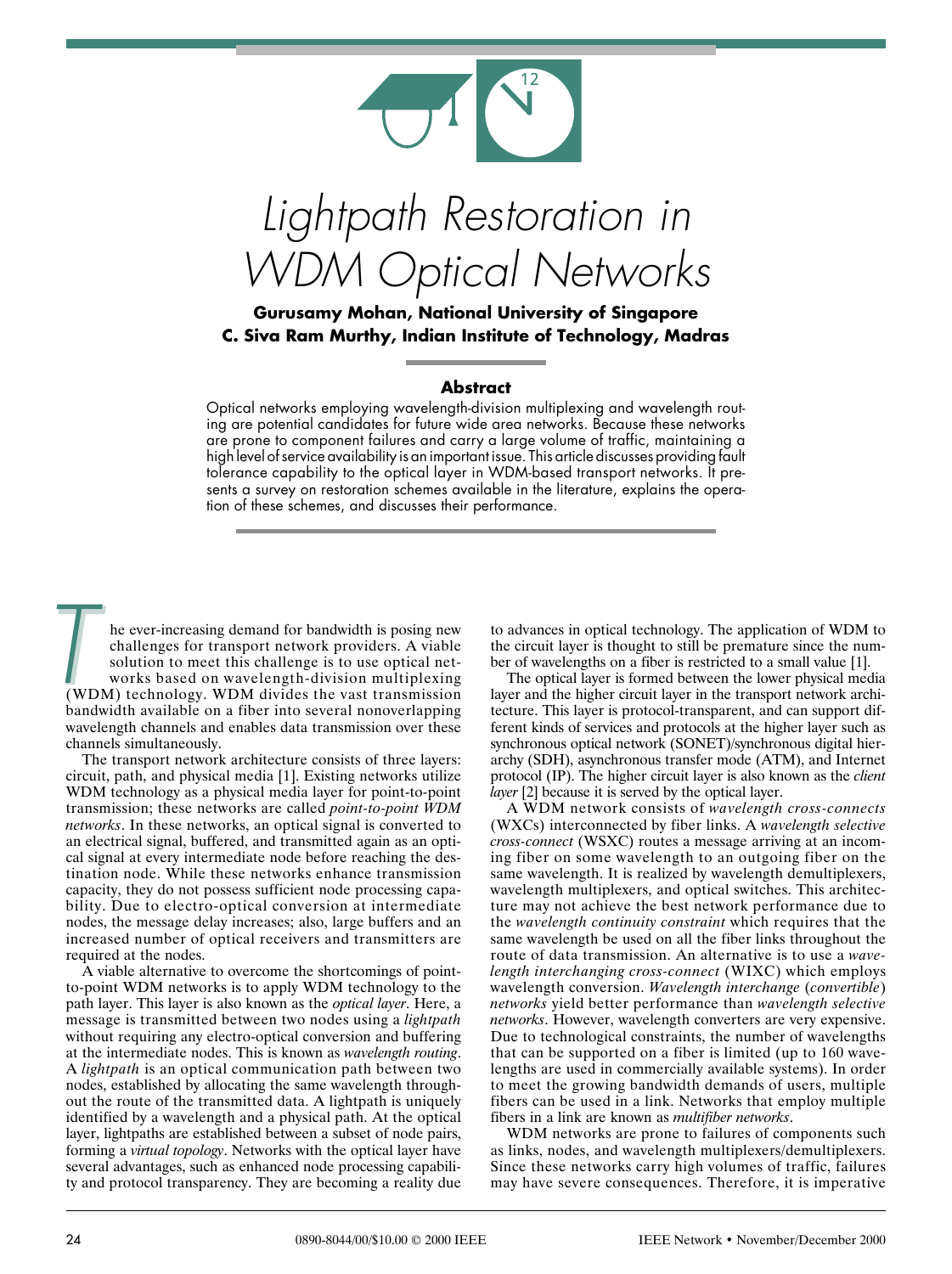that these networks be fault-tolerant. Fault tolerance refers to the ability of the network to reconfigure and reestablish communication upon failure, and is widely known as *restoration* [3]. A network with restoration capability requires redundant capacity or spare resources. Restoration may be provided at the optical layer or the higher client layer, each of which has its own merits [4]. Restoration at the optical layer has several advantages, such as shorter restoration time, efficient resource utilization, and protocol transparency, over that at the client layer.

According to International Telecommunication Union — Telecommunication Standardization Sector (ITU-T) Recommendation G.872, the optical layer can be further decomposed into three sublayers: the *optical channel layer*, *optical multiplex section layer*, and *optical transmission section layer* [2]. The optical channel layer provides end-to-end networking of optical channels (lightpaths) for transparently conveying client information such as SDH and ATM. The optical multiplex section layer provides functionality for networking of an aggregate optical signal with multiple wavelengths. The optical transmission section layer provides functionality for transmitting aggregate optical signals on different kinds of optical

media. This layer is served by the lower physical media layer. Restoration at the optical channel layer deals with service recovery at the individual lightpath level. On the other hand, restoration at the optical multiplex section layer deals with recovering all the lightpaths (which are multiplexed together) simultaneously as a single group. It does not distinguish between the individual lightpaths multiplexed together.

This article is primarily concerned with restoration at the optical channel layer. It discusses several restoration algorithms, performance issues, and research results available in the literature. Most of the discussion pertains to the singlelink failure model. This model assumes that at any instant of time at most one link has failed. The key ideas and approaches used for link failures can be extended to handle node failures and multiple component failures.

The rest of the article is organized as follows. We begin by presenting classification of restoration methods. Various multiplexing techniques that can be used to improve wavelength channel utilization are discussed. Several methods of designing restorable networks for a static traffic demand are presented. Restoration algorithms for routing dynamic traffic are dealt with. Distributed control protocols for restoration are described. Survivability mechanisms in ring networks are explained, and finally, some concluding remarks are made.

# *Classification of Restoration Methods*

WDM networks are prone to component failures. A fiber cut causes a link failure. When a link fails, all its constituent fibers will fail. A node failure may be caused due to failure of the WXC. A fiber may fail due to failure of its end components. The lightpath that carries traffic during normal operation is known as the *primary lightpath*. When a primary lightpath fails, the traffic is rerouted over a new lightpath known as the *backup lightpath*. Failure detection, correlation, and root cause analysis are a difficult problem in WDM optical networks [5]. The nodes adjacent to the failed link can detect the failure by monitoring the power levels of signals on the links [5].

The restoration schemes differ in their assumption about the functionality of cross-connects, traffic demand, performance metric, and network control. Networks with WIXCs do not impose any wavelength continuity constraint. As a result,



■ Figure 1. *Classification of lightpath restoration methods*.

the wavelength channel utilization is higher in wavelength convertible networks than in wavelength selective networks.

The traffic demand can be either static or dynamic. In static traffic demand, the set of demands (or connection requests) is given a priori. The objective is to assign lightpaths with restoration capability to all the demands to minimize the spare resources (wavelengths or fibers) required. This problem is relevant for the capacity planning phase to determine the capacity needed in the near future based on current and expected demands [4]. Alternatively, the objective could be to satisfy as many demands as possible for a fixed amount of network resources. This problem is valid in a situation where there are new demands, and the objective is to route as many demands as possible using the available capacity on a network [4]. In a dynamic traffic environment, the demands arrive at a network one by one in a random manner. Once a demand is honored, it is held for a random finite time before being terminated. Here, the objective is to increase the acceptance ratio (or equivalently, to decrease the *blocking probability*) of demands. Dynamic traffic demand results in several situations in transport networks. First, it may become necessary to reconfigure the network in response to changing traffic demand patterns. Second, with the rise in broadband traffic it is expected that the leased line rates for private virtual networks and Internet service provider links will grow higher and higher. The demand for such services will change with time.

A restoration scheme may assume either centralized or distributed control. For large networks, distributed control is preferred over centralized control. A distributed control protocol requires several control messages to be exchanged between nodes. Also, there is a possibility of reservation conflicts between two simultaneous attempts to find paths.

The restoration methods can be classified as illustrated in Fig. 1. They are broadly classified as reactive and proactive methods. The reactive method is the simplest way of recovering from failures. In this method, when an existing lightpath fails, a search is initiated to find a new lightpath which does not use the failed components. This has an advantage of low overhead in the absence of failures. However, this does not guarantee successful recovery, since the attempt to establish a new lightpath may fail due to resource shortage at the time of failure recovery. Also, in case of distributed implementation,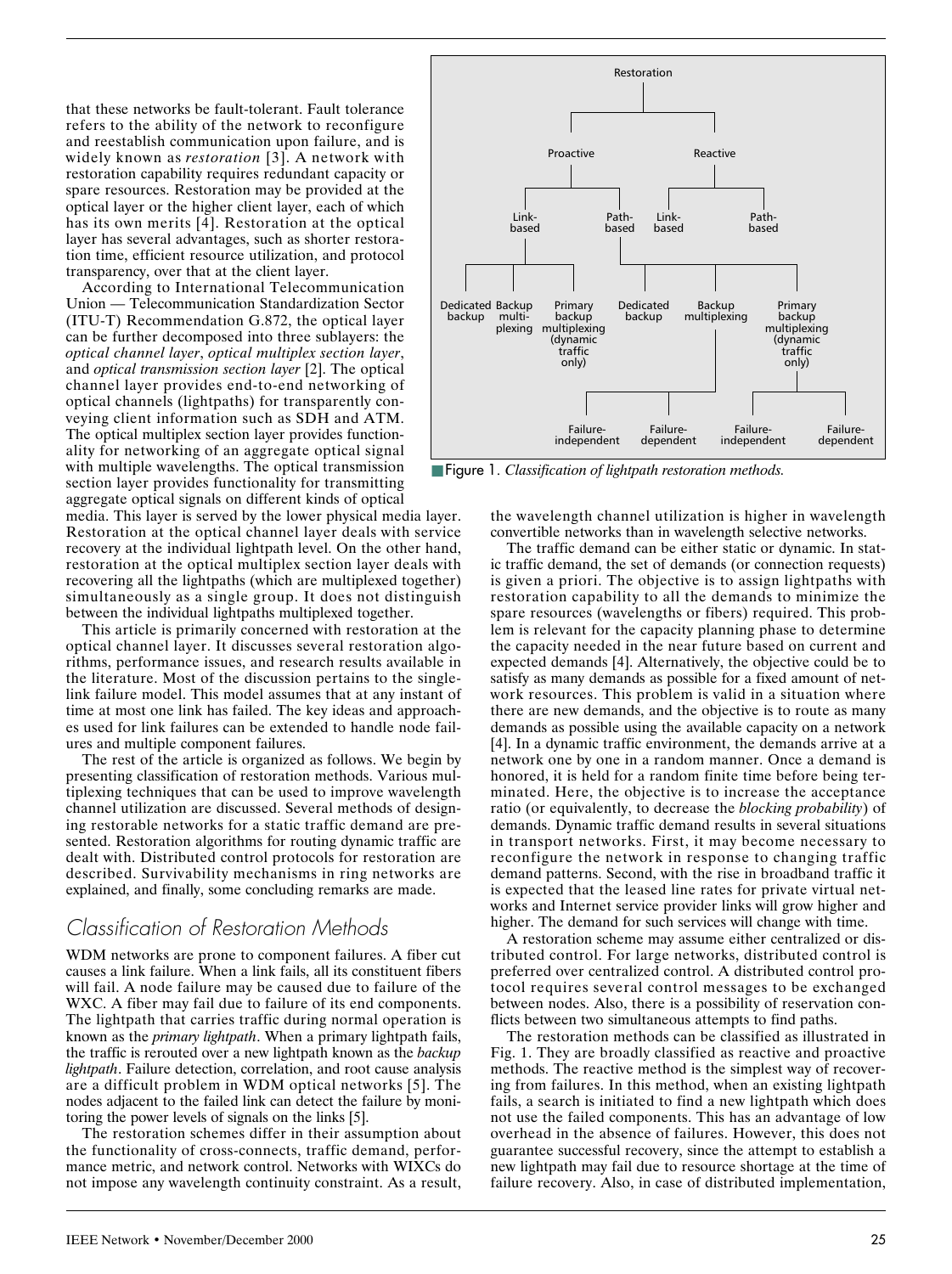

■ Figure 2. *An illustration of a link-based restoration method.* 

contention among simultaneous recovery attempts for different failed lightpaths may require several retries to succeed, resulting in increased network traffic and restoration time. To overcome the shortcomings of reactive methods, proactive methods can be employed. In a proactive method, backup lightpaths are identified, and resources are reserved along the backup lightpaths at the time of establishing the primary lightpath itself. In doing so, this method yields a 100 percent *restoration guarantee*. This metric refers to the guarantee that a failed path finds its backup path readily available upon failure [6]. The backup lightpath takes over the role of the primary lightpath when it fails. Since the backup lightpath is established before a failure actually occurs, one can use it immediately upon occurrence of a failure on the primary, without invoking the time-consuming connection reestablishment process. Hence, the restoration time of a proactive method is much lower, leading to fast recovery.

The technique that uses preassigned capacity to ensure survivability is referred to as *protection*, and the technique that reroutes the affected traffic after failure occurrence by using available capacity is referred to as *restoration* in ITU-T Recommendation G.872 [2]. In [1, 3, 4, 7], terms such as *restoration network*, *restoration method*, and *restoration guarantee* have been used to refer to protection with a mention that the resources are preassigned. In [6, 8], the term *proactive* is used to refer to protection and the term *reactive* to refer to restoration. Throughout this article, we use the terms proactive and reactive to mean protection and restoration, respectively.

A proactive or reactive method is either *link-based* or *pathbased* [4, 9]. The link-based method employs *local detouring*, while the path-based method employs *end-to-end detouring*. The link-based method reroutes traffic around the failed component. When a link fails, a new path is selected between the end nodes of the failed link. This path, along with the working segment of the primary path, will be used as the backup path. This method is unattractive for several reasons [4]. The choice of backup paths is limited; also, the backup paths are usually longer. Also, in wavelength selective networks, the backup path must necessarily use the same wavelength as the primary path since its working segment is retained. Furthermore, handling node failures this way is very difficult. The link-based restoration method is illustrated in Fig. 2. It shows a primary lightpath,  $p_1$ , and two backup lightpaths,  $b_{11}$  and  $b_{12}$ , on a wavelength. When link  $0 \rightarrow 1$ fails, backup path  $b_{11}$  is used. It can be observed that  $b_{11}$  is routed around link  $0 \rightarrow 1$  while retaining the working segment of  $p_1$ . When link  $1\rightarrow 5$  fails backup path  $b_{12}$  is used. It can be observed that  $b_{12}$  is routed around link  $1 \rightarrow 5$  while retaining the working segment of  $p_1$ . Note that the working segment of the primary lightpath is retained in the backup path.

In the path-based restoration method, a backup lightpath is selected between the end nodes of the failed primary light-

path. Unlike in the link-based method, in the path-based method a backup lightpath need not retain the working segment of the primary lightpath. This method shows better resource utilization than the link-based restoration method. The backup path can use any wavelength independent of the one used by the corresponding primary lightpath. The pathbased restoration method is illustrated in Fig. 3. It shows a primary lightpath,  $p_1$ , and its backup lightpath,  $b_1$ , on a wavelength. Note that  $b_1$  is established between the end nodes of  $p_1$ , and the working segment of  $p_1$  is not retained by  $b_1$ .

A proactive restoration method may use a dedicated backup lightpath for a primary lightpath. This is known as the *dedicated backup reservation* method. This method is illustrated in Fig. 4. The figure shows two primary lightpaths,  $p_1$  and  $p_2$ , and their respective backup lightpaths,  $b_1$  and  $b_2$ , on a wavelength. It can be observed that  $b_1$  and  $b_2$  do not share any wavelength channel. The dedicated backup reservation method has an advantage of shorter restoration time, since the WXCs are configured for the backup path when establishing the primary path itself. However, this method reserves excessive resources. Therefore, this method is not attractive and is not emphasized in this article.

For better resource utilization, multiplexing techniques can be employed. If two primary lightpaths do not fail simultaneously, their backup lightpaths can share a wavelength channel. This technique is known as *backup multiplexing*. In a dynamic traffic scenario, a proactive method can employ *primary backup multiplexing* [6] to further improve resource utilization. This technique allows a wavelength channel to be shared by a primary and one or more backup paths. By doing so, the blocking probability of demands decreases at the expense of reduced restoration guarantee.

A path-based restoration method is either *failure-dependent* or *failure-independent*. In a failure-dependent method, associated with the failure of every link used by a primary lightpath, there is a backup lightpath. When a primary lightpath fails, the backup lightpath that corresponds to the failed link will be used. A backup lightpath can use any link, including those used by the failed primary lightpath, except the failed link. Different backup lightpaths of a primary lightpath can share channels since they do not fail simultaneously in a single-link failure model. In a failure-independent method, a backup lightpath link-disjoint with the primary lightpath is chosen. This backup path is used upon link failure, irrespective of which of its links has failed. When this method is employed, a source node of a failed primary lightpath need not know the identity of the failed component. However, this method does not allow a backup path to use the channels used by the failed primary lightpaths. This will result in poorer resource utilization.



■ Figure 3. *An illustration of a path-based restoration method.*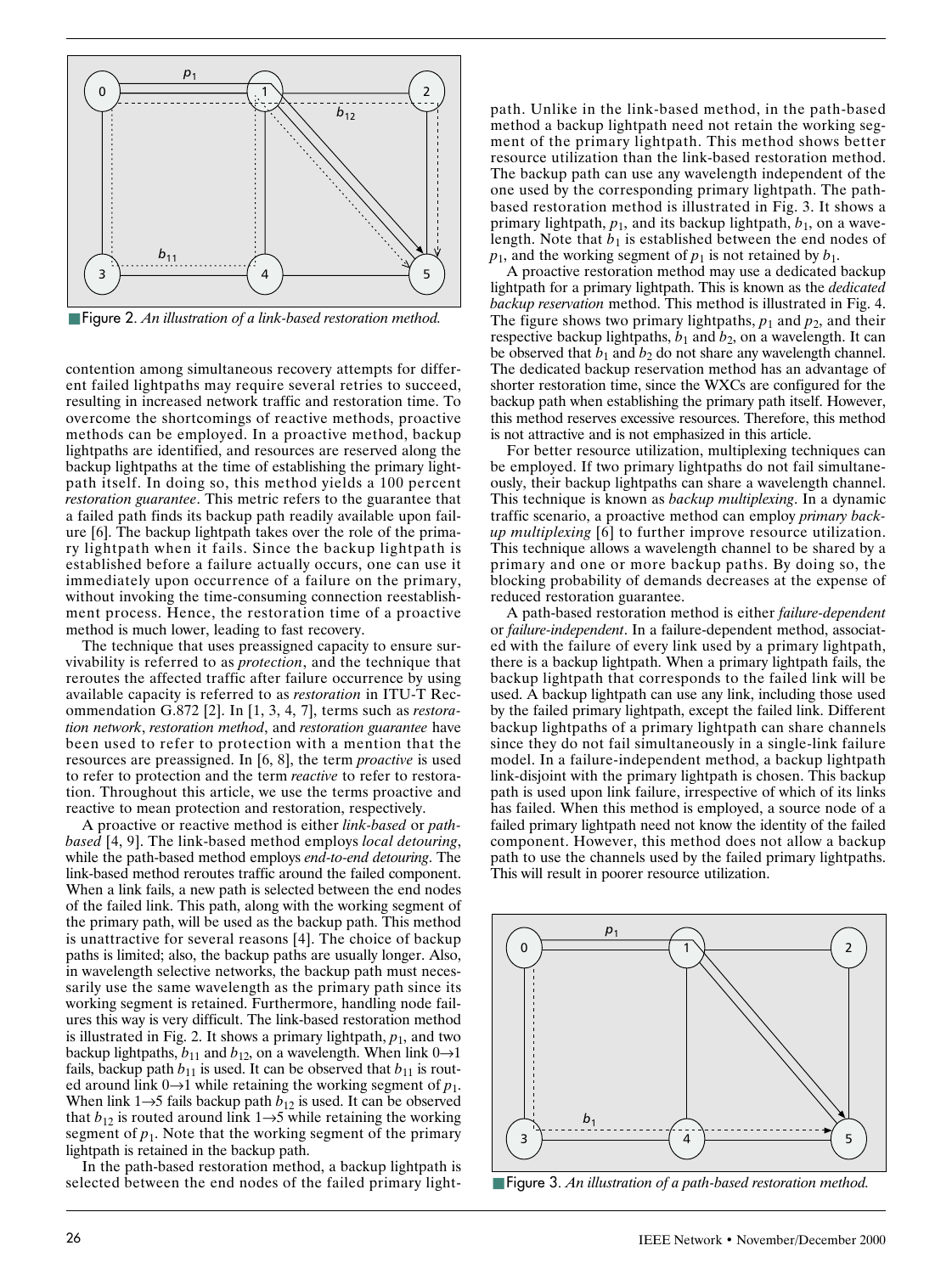

■ Figure 4. An illustration of dedicated backup path reservation.

# *Multiplexing Techniques*

In proactive methods, wavelength channels may be shared to improve their utilization. In this section we describe two multiplexing techniques: backup multiplexing and primary-backup multiplexing. We assume the single-link failure model.

### *Backup Multiplexing*

The backup multiplexing technique allows two or more backup lightpaths to share a channel if the corresponding primary lightpaths do not fail simultaneously. When a failure occurs, control signals may be sent to nodes on the backup lightpath to configure the WXCs. Then message transmission starts on the backup lightpath.

This technique is illustrated in Fig. 5. It shows two primary lightpaths,  $p_1$  and  $p_2$ , and their respective backup lightpaths,  $b_1$  and  $b_2$ , on a wavelength. Since  $p_1$  and  $p_2$  are link-disjoint, they may not fail simultaneously. Therefore,  $b_1$  and  $b_2$  can share the wavelength on link  $5\rightarrow 1$ . This shared channel will be used by  $b_1$  when link  $2\rightarrow 1$  fails and by  $b_2$  when link  $4\rightarrow 1$  fails.

### *Primary-Backup Multiplexing*

The primary-backup multiplexing technique allows a primary lightpath and one or more backup lightpaths to share a channel [6]. By using this technique, an increased number of lightpaths can be established at the expense of reduced restoration guarantee. This technique is useful for dynamic traffic where the lightpaths are short-lived. This technique is motivated by the following factors. First, failures do not occur frequently enough in practice to warrant full reservation. Second, every lightpath does not necessarily need fault tolerance to ensure network survivability. Third, at any instant of time, only a few primary lightpaths critically require fault tolerance. For such critical paths, backup lightpaths may be exclusively reserved; for others the restoration guarantee could be less than 100 percent.

A lightpath loses its recoverability when a channel on its backup lightpath is used by some other primary lightpath. It regains its recoverability when the other primary lightpath terminates. A lightpath loses its recoverability only when the following three events occur simultaneously:

- A link fails.
- The failed link is used by the lightpath.
- A channel on its backup lightpath is used by some other primary lightpath.

However, such a situation is less probable. When a primary lightpath fails, the source node sends control messages along the route of the backup path to configure WXCs. If any channel in the route is used by a primary lightpath, the establishment process fails; otherwise, the backup path is established.

This technique is illustrated in Fig. 6. It shows three pri-



■ Figure 5. An illustration of backup multiplexing.

mary lightpaths,  $p_1$ ,  $p_2$ , and  $p_3$ , and their respective backup lightpaths,  $b_1$ ,  $b_2$ , and  $b_3$ , on a wavelength. Backup lightpaths  $b_1$  and  $b_2$  share the channel on link  $4 \rightarrow 1$ , since  $p_1$  and  $p_2$  are link-disjoint. The channel on link  $1\rightarrow 2$  is shared by  $p_3$  and  $b_1$ , and the channel on link  $5\rightarrow 2$  is shared by  $p_1$  and  $b_3$ . Therefore, both  $p_1$  and  $p_3$  are nonrecoverable. However, if one of them terminates, the other regains recoverability immediately.

# *Lightpath Restoration for Static Traffic*

In this section we discuss methods of designing restorable WDM networks with static traffic demand. The process of assigning network resources to static traffic demand is called *provisioning a network*. Given a set of demands and their primary lightpaths, the restoration network design problem is to find backup lightpaths for all the demands to minimize the capacity required. The capacity is measured in terms of number of wavelengths for a single-fiber network and number of fibers for a multifiber network.

### *Provisioning Restorable Multifiber Networks*

In this section we briefly describe the design methods available in the literature for provisioning restorable multifiber networks.

*Restoration Network Design* — The restoration network design for multifiber networks was first considered in [1]. Two schemes, *virtual wavelength path* (VWP) and *wavelength path* (WP), were proposed. They assume wavelength interchange and wavelength selective cross-connects, respectively. Both



■ Figure 6. *An illustration of primary-backup multiplexing*.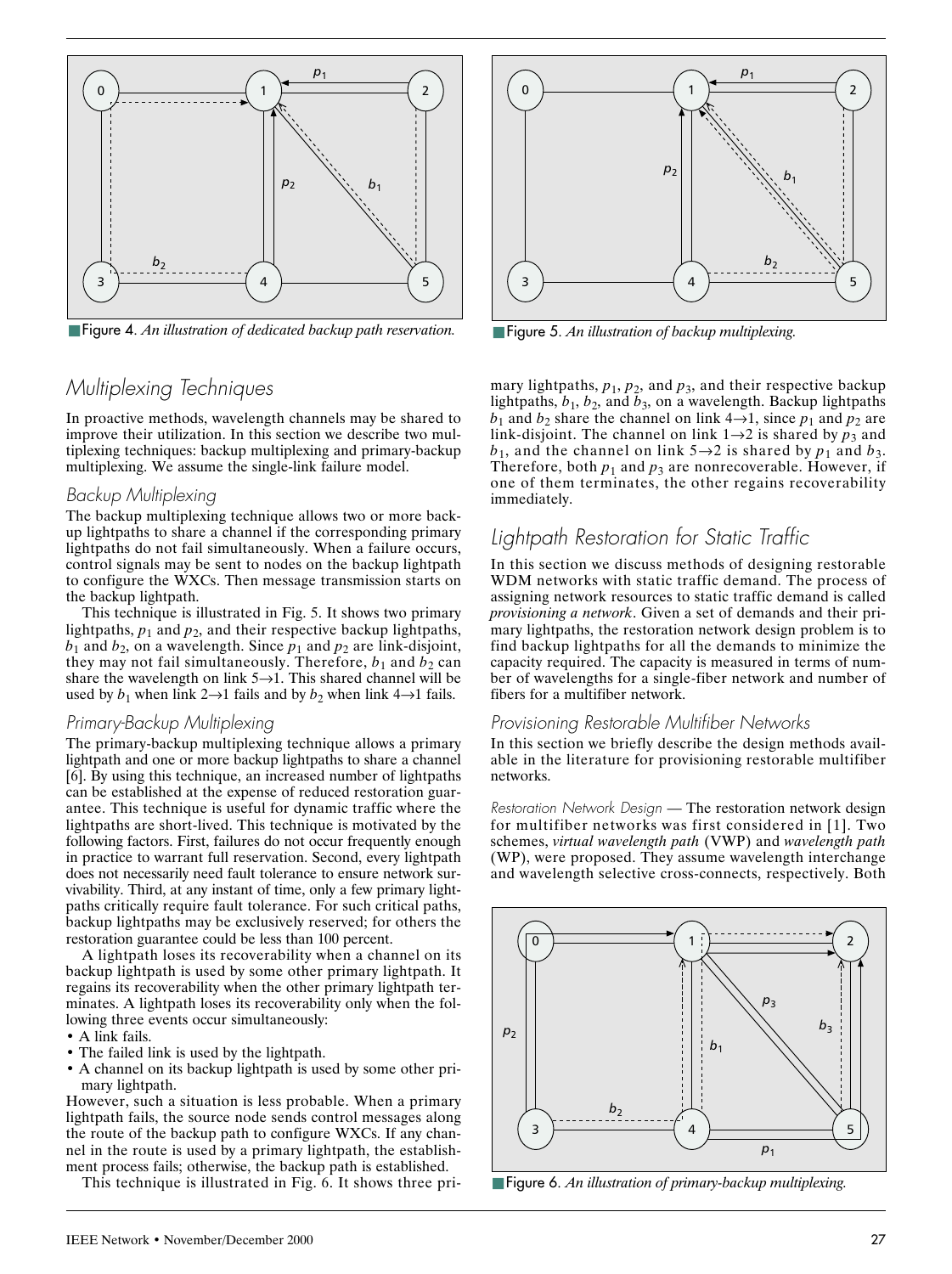schemes are proactive, path-based, and failure-dependent, employing backup multiplexing. A weighing function  $w_i$  is associated with every link  $i$ . The *path load*, denoted  $p_i$ , defines the number of paths traversing link *i*. The *residual wavelengths*, denoted *ci*, defines the number of used wavelengths on the last fiber in link *i* and is given by *pi* mod *W*. Here, *W* is the number of wavelengths per fiber. The value of  $w_i$  is set to  $p_i$  if  $c_i$  is 0; otherwise, it is set to  $1/c_i$ . The design algorithms choose primary and backup paths so that the path loads are minimized, and the residual wavelengths on the links are as close to *W* as possible. This is expected to improve wavelength utilization and reduce fiber requirements.

The VWP scheme uses an iterative algorithm. It is required to select a backup path for each link used by a primary path among several precomputed candidate paths. The algorithm starts with the primary network. It proceeds in two phases, *initial backup path selection* and *backup path optimization*. Link failures are considered one by one. A link fails, and a backup path is chosen for each failed path. Other links fail in a similar way, and initial backup paths are chosen. While choosing these paths, the weighing functions as described above are used. The initial backup paths are then optimized to reduce the fiber requirements. Again, link failures are considered one by one. A link fails, and the failed lightpaths are replaced with the initial backup paths. A new backup path is chosen in place of the initial backup path only if it results in reduction of fiber requirements.

Like the VWP scheme, the WP scheme also uses an iterative algorithm that works in two phases. Initial backup lightpaths are set up using a similar procedure to that of the VWP scheme. Initially, the backup paths use the same wavelength as their corresponding primary paths. Then the backup paths are optimized to further reduce fiber requirements. The set *S* of links whose fiber requirements need to be reduced is determined. The links in set *S* fail one by one. When a link fails, the failed lightpaths are replaced with the initial backup lightpaths. The initial backup lightpath is then replaced with a new backup lightpath if it reduces fiber requirements. Two methods are considered while choosing the new backup lightpath. In *method 1*, a backup lightpath uses the same wavelength as the primary lightpath. In *method 2*, a backup lightpath can use any wavelength. While method 2 is flexible in choosing a wavelength for a backup path, it requires coordination from the client layer.

The performance of the proposed design methods was evaluated in terms of fiber requirements and accommodation efficiency on a polygrid network. The accommodation efficiency is defined as the ratio between the number of laid out paths on a link and the maximum number of paths that can be accommodated. The VWP scheme performs better than WP since it does not impose a wavelength continuity constraint. However, the hardware cost of the cross-connects in the VWP scheme is high. The results also show that method 2 performs better than method 1, and the difference in performance becomes smaller when the number of wavelengths is larger.

*Independent and Coordinated Design* — The restoration network design problem for multifiber wavelength selective networks was addressed in [3]. The objective is to minimize the weighted number of fibers required. A fiber between a pair of nodes is weighted by its length. The work considers a proactive failure-dependent path-based restoration scheme. Backup multiplexing is used to improve wavelength channel utilization. Two iterative design methods, *independent* and *coordinated design*, were proposed, and their performance was evaluated through simulation.

A network may have different failure scenarios, each corresponding to a different set of component failures. A set may refer to one or more link/node failures. It is necessary to design a restoration network for a given primary network. For each primary lightpath in a failure scenario, there is a set of candidate backup paths. Associated with each failure scenario is an *impact set*. The impact set consists of a set of primary lightpaths whose backup lightpaths need to be determined for the failure scenario. This set must include the failed primary paths. The independent design method finds the set of backup paths for each failure scenario independent of other scenarios. An *integer linear programming* (ILP) formulation is solved for a failure scenario to minimize the resource requirement on links. The wavelengths/fibers required on a link will be the maximum value required by any failure scenario found by the ILP. Since the failure scenarios are considered independently, the order in which they are considered does not matter; therefore, computational complexity is significantly reduced. It is to be noted that computational complexity also depends on the size of each impact set and the number of failure scenarios. Since the spare capacity information calculated for a failure scenario is not exploited by other scenarios, this method requires more spare resources. To overcome this shortcoming, coordinated design was proposed.

The coordinated design method has a number of iterations. The failure scenarios are processed in some order. For each failure scenario, a backup path for each node pair is determined. A metric  $M^*(p, w)$  is associated with every lightpath whose path is *p* and wavelength *w*. The metric  $M^*(p, w)$ is calculated as the summation of another metric  $m^*(e, w)$ which is associated with each edge *e* on *w* used by the lightpath. These metrics are a representative of load on the links. The pair  $\langle e, w \rangle$  refers to a (wavelength) channel. A channel contributes to the lightpath metric only if there is a failure scenario under which the channel becomes fully loaded. In such a case, its contribution is inversely proportional to the number of similar channels on the link. The algorithm starts with the primary network and a failure scenario. For this scenario, node pairs are considered in some order. For a node pair, those lightpaths that are members of the corresponding impact set are replaced by suitable backup lightpaths. A lightpath that maximizes *M*\* is chosen. Among several possible backup candidate paths, the one that minimizes *M*\* in the current state is chosen. This is repeated for every node pair. The remaining failure scenarios are also processed similarly. It is to be noted that at any iteration, the spare resources computed for all the previous failure scenarios are taken into consideration.

The independent and coordinated design methods were evaluated through simulation for three restoration schemes: full reconfiguration, path-based, and link-based. In a full reconfiguration scheme, not only the failed lightpaths, but all the lightpaths are allowed to choose a backup lightpath. The performance was measured in terms of fiber requirements. The full reconfiguration scheme yields the best performance followed by path-based and-link based, in that order. Furthermore, the coordinated design method results in roughly 20 percent savings in fiber requirements over independent design.

*ILP and Heuristic Solutions* — Provisioning multifiber networks was considered in [7] for both wavelength converting and wavelength selective networks. Three proactive restoration methods were proposed. These methods include pathbased failure-independent and failure-dependent, and link-based methods. ILP formulations were presented for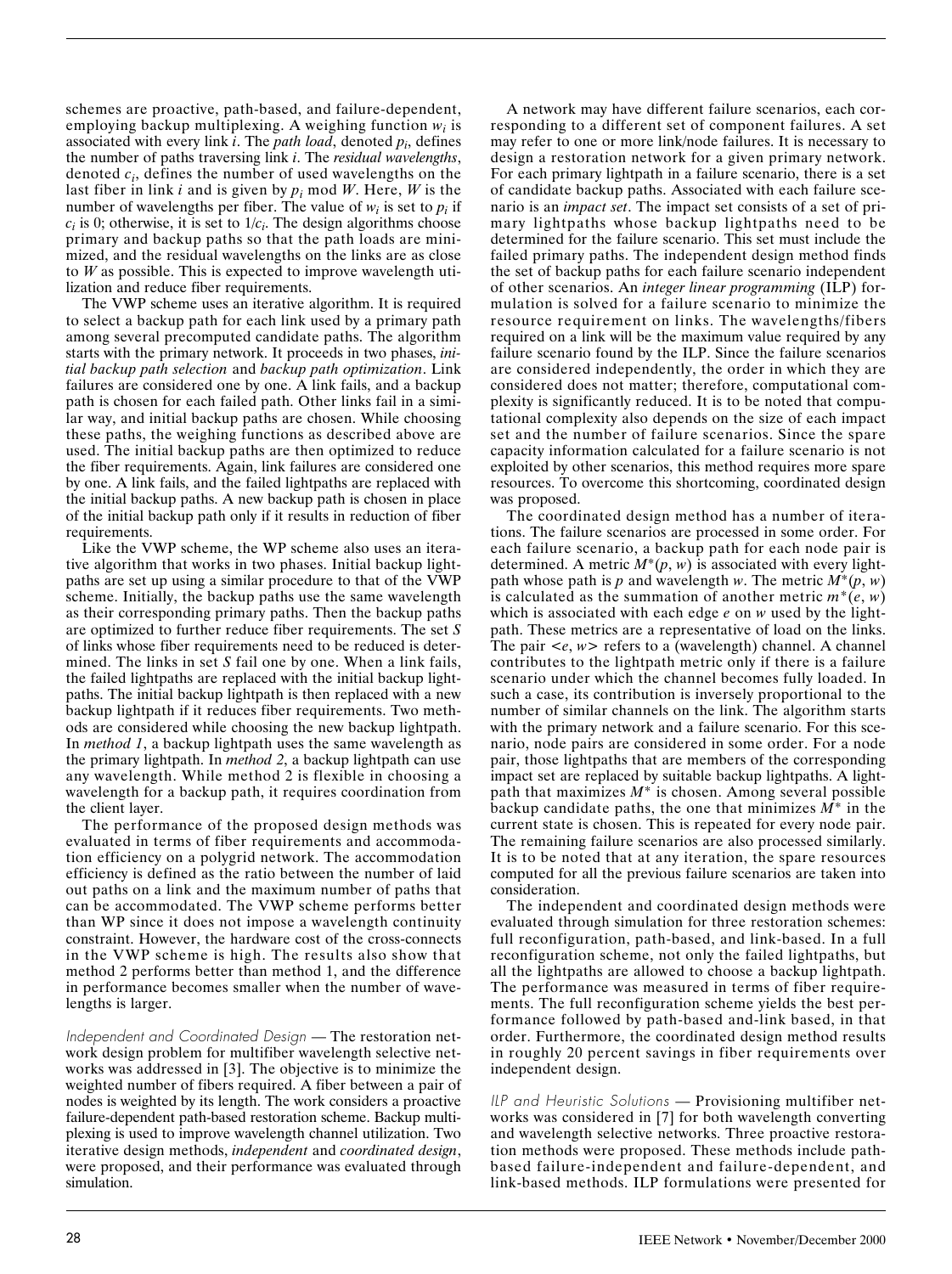all methods. The ILP formulations were solved for a small network, and the performance of all the schemes was compared. The results show that the spare capacity requirements in wavelength convertible networks are less than in wavelength selective networks. They also show that the spare capacity requirements are least in failure-dependent path-based restoration followed by failure-independent path-based and link-based restoration, in that order. Since ILP formulations are computationally prohibitive for larger networks, heuristic algorithms were proposed. For pathbased restoration in wavelength selective networks, two methods were considered. While method 2 allows the backup lightpath to use any wavelength independent of its primary lightpath, method 1 selects the same wavelength for both lightpaths. The heuristic algorithms use path-based restoration.

For method 1, paths and wavelengths are selected separately. Backup and primary paths are selected using a cost criterion, ignoring wavelength assignment. Wavelengths are then assigned to each of the primary-backup lightpath pairs. The paths are ranked in decreasing order of length, and the longest ones are assigned wavelengths first. For each node pair, the wavelength that requires the fewest fibers to be added along both the primary and backup lightpaths is chosen.

The heuristic algorithm for method 2 and convertible networks works as follows. It starts with the primary network. A link is chosen randomly and is set as failed. All the node pairs whose primary lightpaths have failed are ranked in decreasing order of hop count. For each node pair, the backup lightpath that requires the fewest fibers to be added is chosen. This is repeated for each link failure.

The performance of the proposed heuristics was evaluated on a wide range of networks. The performance trends are similar to the results obtained by ILP solutions. The effect of network connectivity was also studied analytically and experimentally. The experimental results show that the spare capacity required decreases as connectivity increases. This is because the effectiveness of backup multiplexing is greater in densely connected networks.

The effect of traffic growth on the performance of wavelength convertible and wavelength selective networks was studied in terms of utilization of deployed capacity. While routing a new primary-backup lightpath pair, all existing primary and backup lightpaths are maintained. The results show that the utilization gain in wavelength convertible networks is greater than in wavelength selective networks, and the difference increases when the number of wavelengths per fiber increases.

*Comparison of the Design Methods* — The above design methods can be compared in respect to spare resources required, cost of cross-connects, and algorithm complexity. Both wavelength converting and wavelength selective networks were considered in [1, 7]. While wavelength converting networks require less spare resources, they are very expensive. While the design method developed in [1] is less complex than that in [7], its performance is slightly poorer. The coordinated design method developed in [3] yields better performance than the other methods since it effectively makes use of spare resources while the algorithm is in progress. However, it is more complex, and the order in which the failure scenarios are processed has an effect on the spare resources required. The design methods developed in [3] are more flexible than others in the sense that they can handle multiple component failures. They also optionally allow the unaffected lightpaths to be rerouted to reduce the spare resource requirements.

# *Provisioning Restorable Single-Fiber Networks*

In this section we describe the design methods available in the literature for provisioning restorable single-fiber networks.

### *Wavelength Convertible Network Design*

In [4], the problem of designing the restoration network for a given set of demands for wavelength convertible networks was considered. It is assumed that every node is capable of converting a wavelength to any wavelength; thus, the wavelength continuity constraint is not considered. The problem is formulated as an integer programming problem. The objective function is to minimize the weighted number of wavelengths required. The links are weighted by capacity consumption per wavelength. Single link and node failures were considered. Necessary constraints were provided to ensure the following:

- A wavelength is used by a backup lightpath on a link only when the primary lightpath fails.
- The primary and backup lightpaths for a demand are chosen to be link-disjoint.
- Failure-independent path-based restoration is used.

Because ILP formulation is computationally complex, heuristic algorithms are proposed. The problem is divided into several independent subproblems, one for each demand, by removing the constraint on link capacity and using Lagrangian multipliers. Two algorithms were presented. They work on the following idea. A cost value is assigned to a primary-backup pair for a demand based on the subproblem. The first algorithm starts with an initial feasible solution for a demand. Different candidate routes are considered for possible use as primary paths in increasing order of cost. For each path as a primary path, the best path is chosen as the backup path. The procedure continues until the cost value of the pair cannot be improved further. The above procedure is used for each demand. They will collectively form an initial solution to the original problem. Then an iterative procedure is used to compute the best feasible result. The second algorithm works as follows. It starts with the pair of shortest disjoint paths for every demand. For every demand, the primary path is fixed and the best backup path found. Then, for every demand, the backup path is fixed and the best primary path found.

The performance of these algorithms was evaluated through simulation on different random networks. The results show that the first algorithm performs slightly better than the second one, and both perform better than a shortest-path pairbased algorithm. It has also been established that the performance improvement achieved by backup multiplexing is significant when compared to dedicated backup reservation.

### *Wavelength Selective Network Design*

In [9], ILP formulations were developed for three different proactive restoration methods: dedicated backup reservation, path-based restoration using backup multiplexing, and linkbased restoration using backup multiplexing. A single-fiber wavelength selective network was considered. The objective here is to minimize the number of wavelengths used on the links. Constraints were provided for wavelength continuity, exclusive reservation or sharing of a wavelength channel by different backup lightpaths, and path-based and link-based restoration. The performance of all three methods was evaluated for a representative interconnected ring network by solving ILPs. The results show that the path-based method performs significantly better than the other two. It also shows that the link-based method performs slightly poorer than even the dedicated backup reservation method.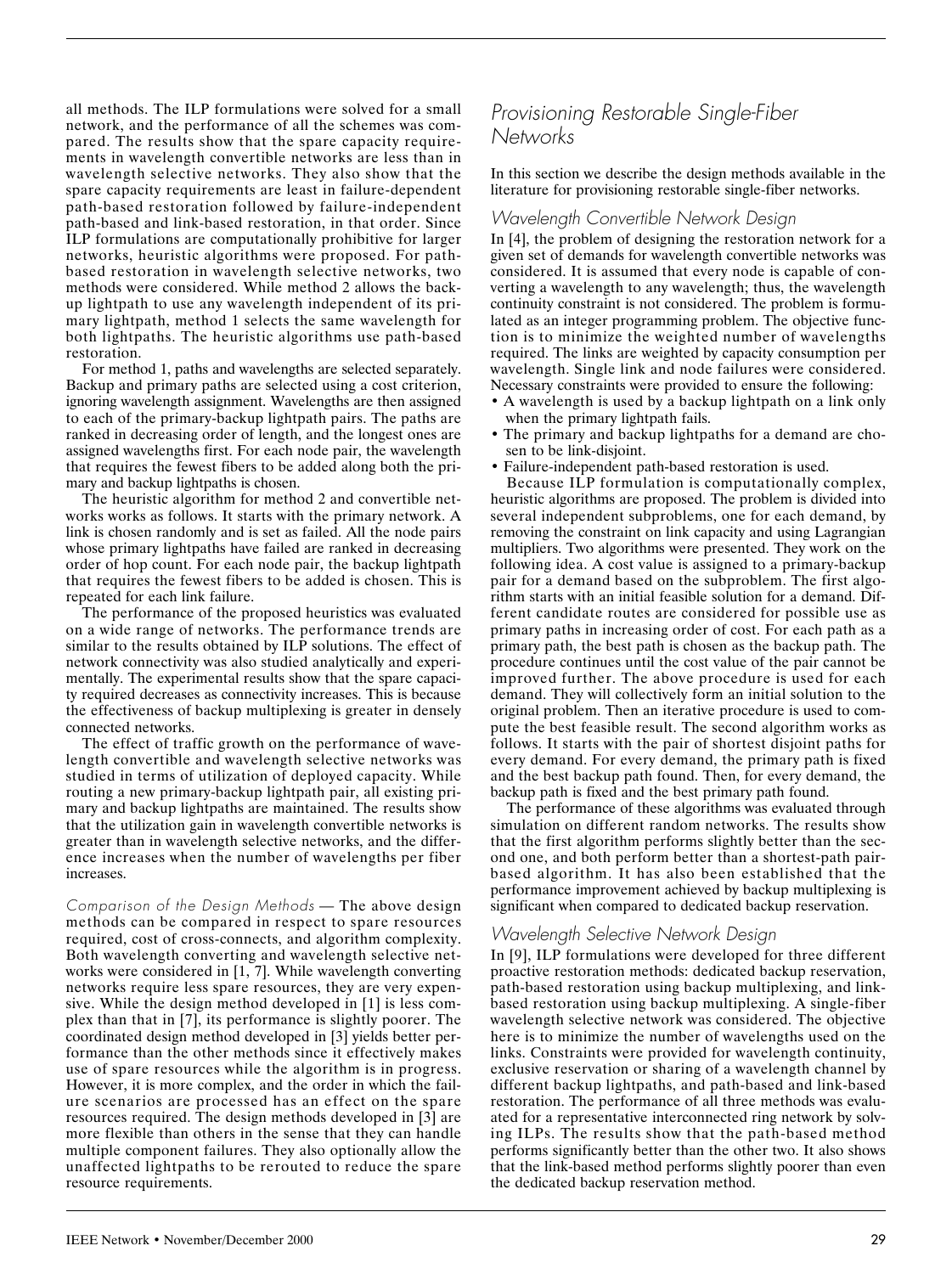# *Lightpath Restoration for Dynamic Traffic*

Unlike static traffic demand, dynamic traffic demand requires computationally simpler algorithms. Since lightpath demands arrive one by one, the objective of a dynamic routing algorithm is to select the best primary-backup lightpath pair to improve network blocking performance. Blocking performance is measured in terms of blocking probability of arrived demands. Ideally, we expect the algorithm to route as many restorable lightpaths as possible. We now describe two algorithms developed in [6, 8] for routing dynamic traffic. The algorithms are proactive and use the failure-independent path-based approach.

### *Backup-Multiplexing-Based Routing*

The algorithm presented in [8] uses backup multiplexing. It basically uses an alternate routing method, wherein a set of candidate routes for every source-destination pair is precomputed. The candidate routes of an s-d pair are chosen to be link-disjoint. In response to a new request, a minimum-cost primary-backup lightpath pair is chosen. The key idea here is to choose the pair that requires the minimum free wavelength channels. A channel is free if it is used by neither any primary lightpath nor any backup lightpath. If a wavelength channel is already used by one or more backup lightpaths, it can be used by a new backup lightpath (if allowed) at no extra cost. Thus, the algorithm ensures that at the time of routing a new lightpath pair, the network is taken to a new state to maximize the total number of free channels in the network.

For every wavelength channel on a link, the algorithm maintains a list of links whose failure will lead to the use of the channel by a backup lightpath of a failed primary lightpath. In other words, the list associated with a channel consists of those links used by all the primary lightpaths whose backup lightpaths use the channel. A new backup lightpath can use a wavelength channel only if the corresponding primary lightpath does not use any of the links in the list associated with the channel. Two methods of wavelength assignment were discussed. In the first method, the primary and backup lightpaths use the same wavelength. In the second method, there is no such restriction on wavelength usage by the primary and backup lightpaths. While the first method is computationally simpler than the second, it results in poor blocking performance.

The performance of the algorithm has been verified through simulation experiments on ARPA-2 and mesh-torus networks. The connectivity of a mesh-torus network is denser than that of an ARPA-2 network. The results show that for a given blocking probability, both ARPA-2 and mesh-torus networks are able to carry more traffic load when the proposed algorithm is used than with the dedicated backup reservation method. The factor by which the carried load increases is about 3 for mesh-torus and about 0.8 for ARPA-2. The results show that the usefulness of backup multiplexing increases as network connectivity increases. This is because in a densely connected network, the candidate routes are usually shorter, and the number of possible link-disjoint candidate routes is greater.

### *Primary-Backup Multiplexing-Based Routing*

The algorithm presented in [6] uses primary-backup multiplexing. It also uses alternate routing and a proactive path-based approach. The objective of this algorithm is to improve blocking performance while allowing an acceptable reduction in restoration guarantee. Here, a wavelength channel is allowed to be shared by a primary lightpath and one or more backup lightpaths. Because of this, the lightpaths that correspond to the backup lightpaths on this channel lose their restoration capability. A new lightpath pair may cause an increase in the average number of nonrestorable lightpaths per link. A lightpath pair is

admissible only if its establishment does not take the network to a state where the average number of nonrestorable lightpaths per link exceeds a predefined threshold value. For a lower threshold value, the restoration guarantee is higher and the blocking performance lower. By appropriately choosing a threshold value, a desired trade-off can be achieved between restoration guarantee and network blocking performance.

The key idea of the algorithm is to choose a minimum cost lightpath pair among those that are admissible. The cost of a primary-backup lightpath pair computed by this algorithm is the number of free channels used by the pair plus the number of primary-backup multiplexed channels traversed times a penalty factor. A sufficiently high value is chosen as the penalty factor so that a pair which traverses a minimum number of primary-backup multiplexed channels is chosen, and in case of a tie, the number of free channels used is considered. An important issue here is how to compute the number of nonrestorable lightpaths created by routing a lightpath pair. When a new backup lightpath traverses a channel currently used by a primary lightpath, only the new primary lightpath becomes nonrestorable. However, it is nontrivial to compute the count of nonrestorable lightpaths created by routing a new primary lightpath over the channels reserved for some other backup paths. A straightforward solution is to keep the identity and restorability status of every primary lightpath that corresponds to backup lightpaths on each of the channels. This requires large storage and also a more complex algorithm to compute the count and update the restorability status. To overcome the above shortcomings, a computationally simple heuristic method was proposed to estimate the count of nonrestorable lightpaths created by routing a new primary lightpath. This heuristic need know only the number of backup lightpaths multiplexed on a channel and the number of links used by their primary lightpaths. It also keeps track of the number of backup lightpaths that continue to the next link.

The performance of the algorithm was verified through simulation experiments on ARPA-2 and mesh-torus networks. The performance improvement over the backup-multiplexingbased algorithm [8] was studied. The performance is measured using two metrics: relative performance gain and reduction in restoration guarantee. The blocking performance of the network when no lightpath is provided with a backup lightpath is taken as the lower limit, and the performance when only backup multiplexing is used [8] as the upper limit. The performance of the proposed algorithm using primarybackup multiplexing is measured with relation to the above two limits. The results show that the performance gain is attractive enough to allow some reduction in restoration guarantee. In particular, under light load conditions, more than 90 percent performance gain is achieved at the expense of less than 10 percent guarantee reduction. They also show that the performance improves as network connectivity increases.

# *Distributed Control Protocols*

Many existing algorithms for selecting routes and wavelengths for primary and backup lightpaths assume centralized control. Such algorithms are useful for small networks and are not scalable to large networks. For simplicity and scalability purposes, distributed control protocols are desired. In a distributed implementation, up-to-date network state information is not known to any of the nodes. Also, there is a possibility of reservation conflicts between several simultaneous search attempts. This may result in poor channel utilization. Another important issue in reactive methods is to reduce restoration time since the search for a backup path is initiated only after failure.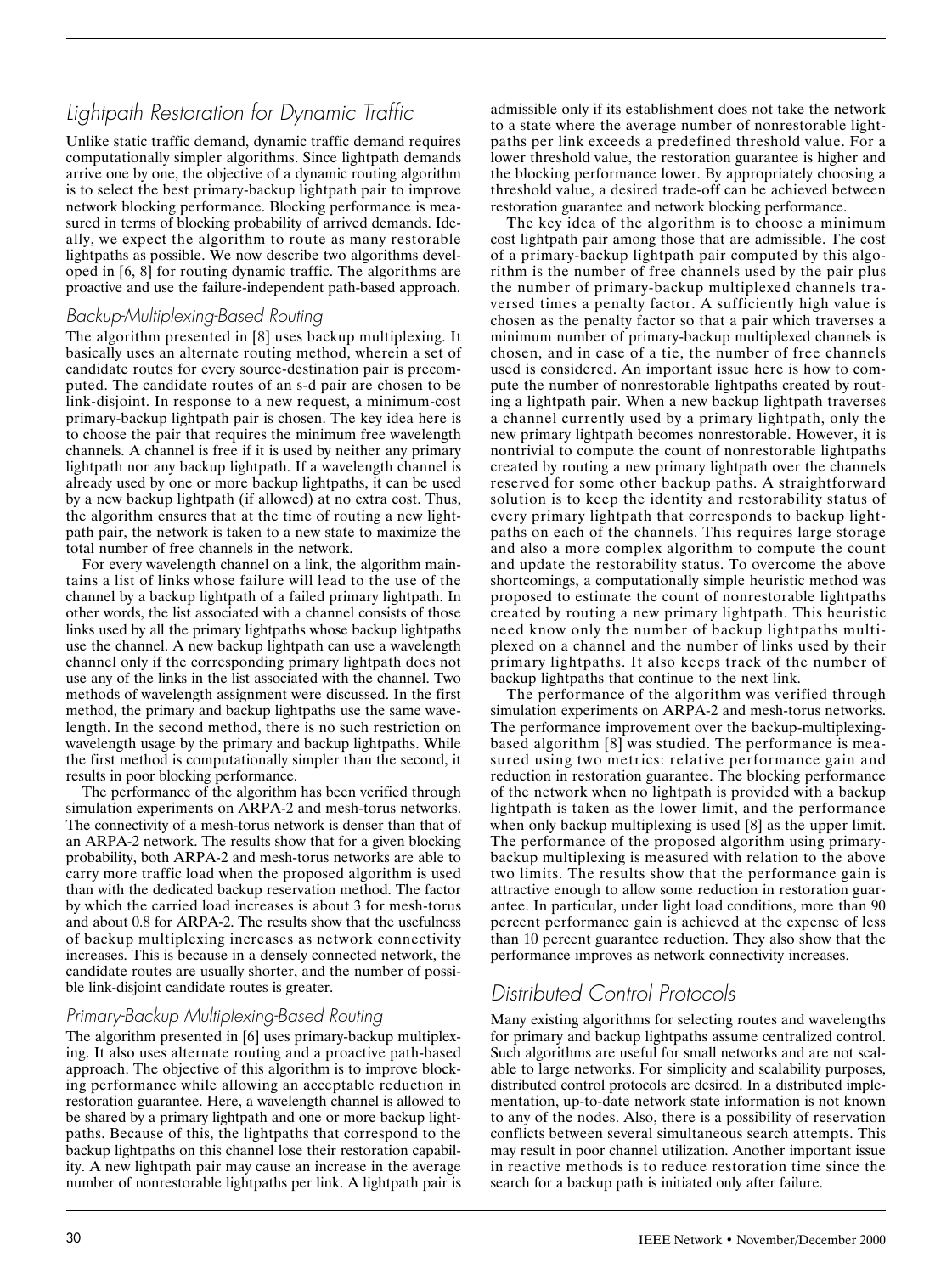### *A Distributed Control Protocol for Pro-active Methods*

In [4], a distributed control protocol for selecting primary and backup lightpaths is presented. It basically uses proactive path-based restoration. It assumes that every routing node is equipped with WIXC (i.e., capable of performing wavelength conversion optically). The same method can be used for point-to-point WDM networks, where every node is capable of performing wavelength conversion by means of electrooptical conversion and buffering. However, this protocol requires suitable changes when the routing nodes are equipped with WSXCs.

The procedure for finding a backup path for a given primary path is explained here. It is to be noted that this procedure can be extended to finding both the primary and backup paths simultaneously. Since the nodes possess conversion capability, a path need not use the same wavelength on its links. Every link has a fixed capacity. Link capacity is measured in terms of wavelength channels. A demand requires a backup path to be established between a source and destination node, for a given primary path between the same nodes.

The protocol considers single link and node failures. At every node, link capacity control tables are maintained for each of the outgoing links. A table associated with a link has information about the possible (node or link) failures in the network. The following discussion pertains to one link or table. Associated with every possible failure is a list of demands whose backup paths will require the link upon failure. Each demand in a list requires one wavelength on the link. The maximum over the size of lists in a link capacity control table gives the number of wavelengths used on the link thus far. In other words, this protocol employs backup multiplexing. From the size of the list associated with a failure, the number of free wavelengths available (residual capacity) on the link upon occurrence of failure can be determined. A source node initiates the search for a backup path independent of searches by other source nodes. It sends control messages carrying the identity of the primary path on the supervisory channel. A distributed breadth-first search method is used to select a backup path. When a node receives such a probe message, it examines the table that corresponds to the outgoing link. In the table, it looks up the residual capacity associated with the failures that correspond to the nodes and links traversed by the primary path of the demand. By doing so, it determines if a free wavelength is available for the backup path on the outgoing link.

It is possible for the search process to occur for multiple demands simultaneously. Because of this, resource (wavelength channel) contention may occur on a link, leading to a deadlock situation. This protocol prevents resource contention as follows. Two primary paths that do not share a link or node (except source and destination) will never contend for a wavelength on any link. Therefore, a source node, before initiating a search for a backup path, locks the links and nodes on its primary path. Once the backup path search procedure terminates, the locks are released.

Because of the distributed nature and lack of global coordination of the search procedure, the resulting routes may need more wavelength channels than a centralized algorithm is able to achieve. In order to improve channel utilization, an optimization procedure is used. This procedure is invoked either periodically or whenever a search fails. Optimization is carried out by changing the existing backup paths. Since the backup paths are used as cold-standby, the traffic on the network is not disrupted.

The effectiveness of the distributed protocol was evaluated using a simplified simulation model since the complete simulation model is extremely complex. The simplified simulation model captures only the dynamics of demand contention locking. For a sample random network with 28 nodes, 48 links, and a set of 50 demands, the number of demands blocked by the distributed protocol is compared to that for an optimal solution. The simulation results show that the performance of the distributed protocol is very close to that of the optimal solution.

### *A Distributed Control Protocol for Reactive Methods*

A distributed control protocol for reactive methods was proposed in [5]. Upon a link failure, this protocol searches for backup lightpaths for the failed lightpaths. Both link-based and path-based restoration were considered. It uses a *twophase* process to search for a backup path between a pair of nodes on a given wavelength. These nodes are the end nodes of the failed link in link-based restoration and the end nodes of the failed path in path-based restoration. The two-phase process is described below.

The source node sends broadcast messages on all outgoing links. A message reserves (locks) the wavelength on a link while traversing it. This message carries the hop count of the path it has traversed so far. When a broadcast message reaches the destination node, it sends a confirm message along the path to the source node. Upon receiving a confirm message, intermediate nodes configure their cross-connects. When the source node receives a confirm message, backup path establishment is done. All the wavelengths reserved during the broadcast phase are released by cancel messages sent by a node upon a timeout or receipt of a message with a hop count exceeding a predefined value.

Link-based restoration requires that the backup path use the same wavelength used by the corresponding primary path. Since the failed paths are on different wavelengths, the distributed path selection for the failed paths is carried out in parallel without any conflict. In path-based restoration, the free wavelengths on the failed link are partitioned into sets of wavelengths, one set for each failed path. This results in parallel path search on different wavelengths, avoiding conflicts between them.

The performance of both methods was evaluated on an interconnected ring topology. The performance metrics considered were restoration efficiency and restoration time. Restoration efficiency is defined as the ratio between the number of lightpaths restored and the total number of lightpaths failed. Suitable values for propagation delay and message processing delay were assumed. The results show that the link-based method has shorter restoration time than the pathbased method. This can be attributed to two reasons. First, no control messages need be sent to the end nodes of the failed path in a link-based method. Second, backup paths around the failed link are likely to be shorter. The results show that the path-based method has better restoration efficiency, because a path-based method can use any wavelength for the backup path. It has been further observed that restoration time for both methods is on the order of milliseconds only. Also, restoration efficiency decreases with increasing load. This is because at a high load, fewer channels are free, and there are more reservation conflicts as many paths fail.

### *WDM Self-Healing Rings*

SONET self-healing rings (SHRs) have been very successful mainly due to simple control and fast service restoration. For the same reasons, ring networks are a promising architecture for applying WDM technology [10]. The SONET SHR concept can be adapted to WDM ring networks. Like SONET SHRs, WDM rings can also be classified into several categories such as *two-fiber unidirectional rings* (UR-2), *four-fiber bidirectional rings* (BR-4), and *two-fiber bidirectional rings* (BR-2). The above